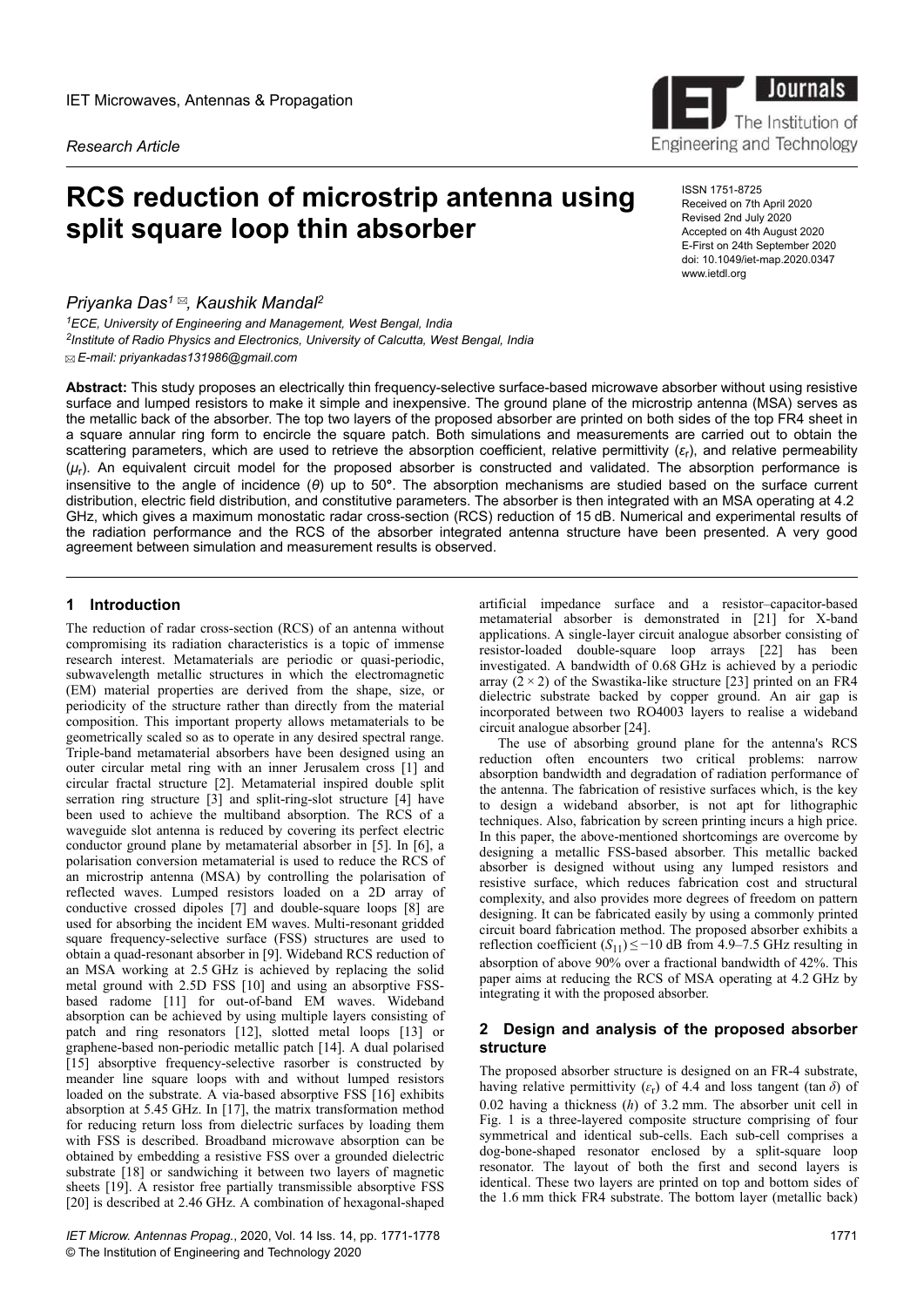

**Fig. 1** *Unit cell geometry of the proposed FSS-based absorber*



**Fig. 2** *S11 characteristics in presence and absence of different layers*



**Fig. 3** *Geometries of the unit cell (a)* 1-element, *(b)* 4-element (proposed), *(c)* 16-element

of the absorber is printed on the bottom of another FR4 sheet of the same thickness (1.6 mm). These two substrates are sandwiched to form the proposed structure of overall thickness 3.2 mm, which is equivalent to 0.052 $\lambda$ , where  $\lambda$  is the wavelength corresponding to the lowest frequency (4.9 GHz) of the absorption band. The absence of an air gap between the consecutive FSS layers aids in compactness and miniaturisation of the absorber. The absorber was simulated and optimised using the finite element method (FEM) based Ansys® HFSSTM EM simulator. The periodic boundary conditions and floquet ports are utilised to simulate the infinite periodic cells.

The proposed absorber consists of a high impedance surface comprising four identical metallic elements on both the top and bottom sides of the FR4 substrate. If only the top layer is present, the absorber exhibits narrow impedance  $(S_{11} \le -10)$  dB) bandwidth from 6.1 to 7 GHz, as seen in Fig. 2. If only the bottom layer is present, the absorber exhibits dual-band absorption at 5.8 and 8  GHz. If the absorber is single layered having a thickness of 1.6 



**Fig. 4** *Performance comparison of 1-element, 4-element (proposed), and 16-element unit cell*

*(a)* Reflection coefficient, *(b)* Absorption

mm, matching of impedance takes place at 7.3 and 10.5 GHz, as shown in Fig. 2. The proposed unit cell with both the top and bottom layers is therefore chosen because it gives a wide bandwidth (4.9–7.5 GHz) with maximum absorption at 6.1 GHz.

The performances of the proposed unit cell  $(9 \text{ mm} \times 9 \text{ mm})$ having four identical elements (Fig. 3*b*), one-quarter of the proposed unit cell  $(4.5 \text{ mm} \times 4.5 \text{ mm})$  (Fig. 3*a*), and 16-element unit cell  $(18 \text{ mm} \times 18 \text{ mm})$  (Fig. 3*c*) are compared in terms of the reflection coefficient (Fig. 4*a*) and absorption (Fig. 4*b*). In Fig. 4*a*, the reflection coefficient  $(S_{11})$  of the proposed unit cell is lower than that of the single-element unit cell, across the frequency range 6–7.5 GHz, which facilitates better impedance matching between the absorber and air. The proposed four-element unit cell exhibits a right shift in resonance frequency in comparison to the singleelement unit cell. The resonance frequency is affected in particular by the spacing between the elements and other geometric parameters. The characteristic of these unit cells is changing mainly due to the changes in reactance of the structure and coupling between adjacent elements. Inter-element spacing causes capacitive coupling, which increases the impedance of the absorber and provides better matching with the intrinsic impedance of air. The unit cell having single-element exhibits  $S_{11}$  values above  $-10$ dB from 6.7 to 7.2 GHz, as shown in Fig. 4*a*. Hence the proposed four-element unit cell offers higher absorption across the frequency range of 6.2–7.5 GHz in comparison to the single-element unit cell, as shown in Fig. 4*b*. Further, the single-element unit cell exhibits <90% absorption in the frequency range of 6.7–7.2 GHz. Therefore, when a  $2 \times 2$  array (quad-element) is used as the element of the unit cell, better response in reflection coefficient and absorption characteristics are obtained across the frequency range of 4.9–7.5 GHz than that of the 1-element and 16-element unit cell. As we are more concerned about the absorption performance rather than the size of the unit cell, therefore, the four-element unit cell is preferred over the single-element unit cell. Since the proposed unit cell dimension is only  $0.13\lambda \times 0.13\lambda$ , it is compact and can be a promising candidate for designing a wideband absorber. One can also consider the single-element unit cell if the space requirement is a more important factor for the corresponding applications.

The proposed absorber exhibits three resonances at 5.2, 6.1 and 7.4 GHz. It is well known that at least one resonance (electric or magnetic) should be provided by the structure for absorption [2].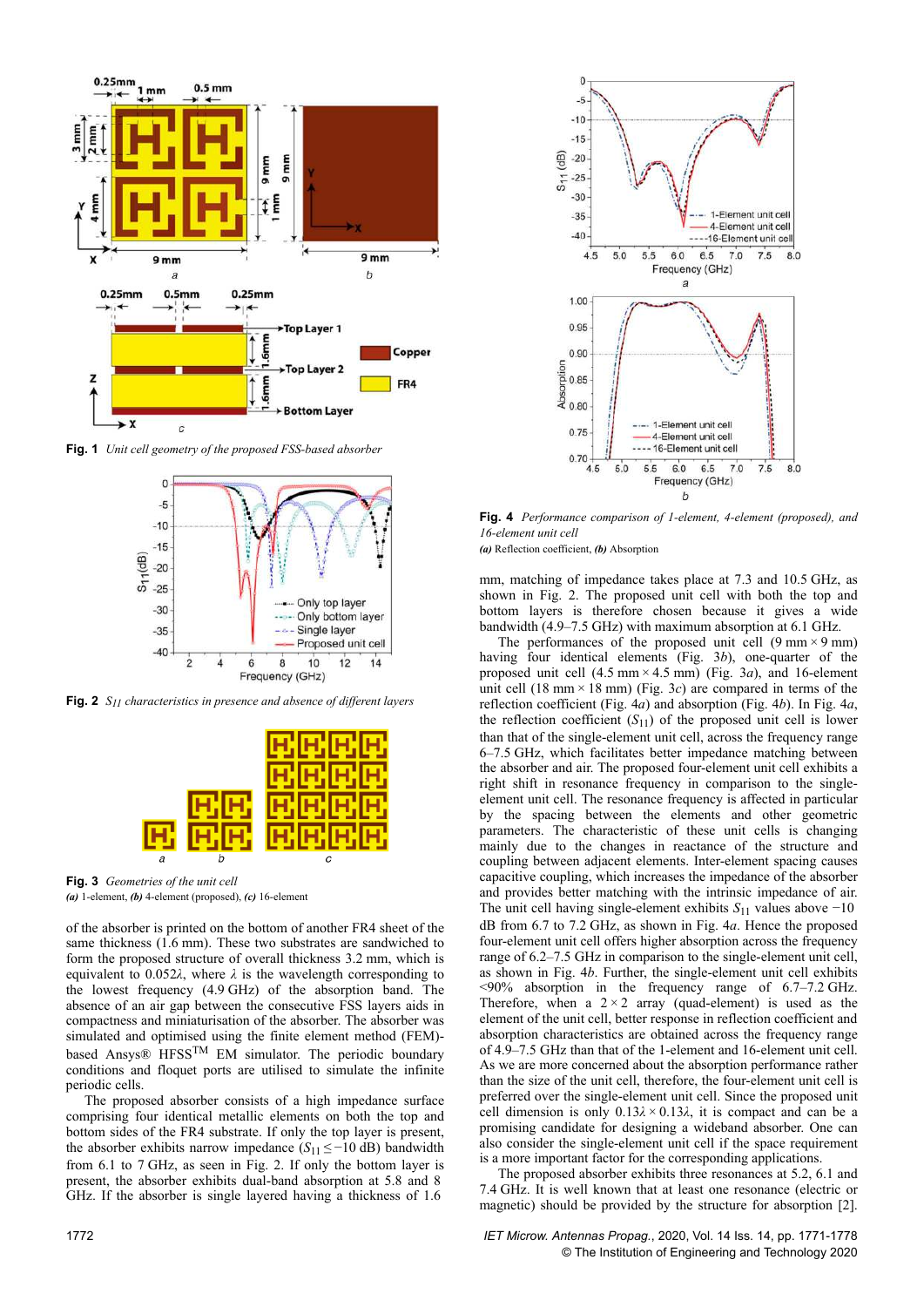

**Fig. 5** *E-field distribution at (a)* 7.4 GHz, *(b)* 6.1 GHz, *(c)* 5.2 GHz Red indicates maximum and blue indicates minimum of the *E*-field



**Fig. 6** *H-field distribution at (a)* 7.4 GHz, *(b)* 6.1 GHz, *(c)* 5.2 GHz

Red indicates maximum and blue indicates minimum of the *H*-field



**Fig. 7** *Top: current distributions on ground surface; bottom: current distributions on top layers*

*(a)* 7.4 GHz, *(b)* 6.1 GHz, *(c)* 5.2 GHz

Figs. 5 and 6 show the electric and magnetic field distributions, respectively, on the absorber at the resonance frequencies.

At 7.4 GHz, electric fields are higher suggesting the electrical resonance. A high density of the electric field around the ring resonator (except the gap area) and a low density around the dogbone-shaped structure are detected. The electric field is strongly coupled on the ring resonator and gives an electrical response at this resonance frequency. The surface charges, which are induced by the strong electric fields around the resonators, produce surface currents responsible for the resonances and resonant absorption. Magnetic fields are higher at 5.2 and 6.1 GHz resulting in magnetic resonance due to surface charge inductions. As seen from the current distribution in Fig. 7, parallel currents in the top and ground layers excite electric resonance at 7.4 GHz, whereas the circulating anti-parallel currents in the top and ground layers induced by the incident time-varying magnetic field excite magnetic resonances at 5.2 and 6.1 GHz. Since the direction of current is the same in the adjacent metallic conductors in Fig. 7, it can be inferred that there exists inductive coupling impedance, which is responsible for absorption.

At 5.2 and 6.1 GHz, parallel currents in the first and second layers contribute to the inductive effect. At 7.4 GHz, antiparallel currents in the first and second layers contribute to the capacitive effect. The resonant frequency is mainly controlled by the dimensions of the split-ring resonators, and the metallic back layer

*IET Microw. Antennas Propag.*, 2020, Vol. 14 Iss. 14, pp. 1771-1778 © The Institution of Engineering and Technology 2020



**Fig. 8** *Variation of gap width in the square loop resonator*

also supports the resonance. Dimensions of the proposed model are tuned to increase the resonance, and it can be seen that the gaps in the ring resonator structure are created for this purpose. As observed in Fig. 8, with the increase of gap width in the square loop metallic structure in both the layers, the capacitance decreases which leads to increase in the resonance frequency. The gap width is finalised to 1 mm for the proposed design. If the gap width is increased to 1.5 mm, the electrical length of the path traversed by current decreases which shift the resonance frequency towards the right. On the contrary, when the gap width is 0.5 mm, the electrical path length traversed by current increases, thereby decreasing the resonance frequency.

The absorption characteristics are dependent on the thickness of the absorber. The minimum thickness (*t*) of the absorber can be found in [22] as given in (1):

$$
t \ge \frac{\int_{-\infty}^{+\infty} \ln (\tau(\lambda)) d\lambda}{2 * (\pi) * (\Pi)} \tag{1}
$$

where *n* is the refractive index and  $\tau$  is the reflection coefficient.

When the distance between the front and back sides is increased, the resonances become weaker due to lower mutual coupling. Hence, the thickness of the dielectric slab must be selected optimally to provide strong resonances:

$$
A(\omega) = 1 - |S_{11}(\omega)|^2 - |S_{21}(\omega)|^2 \tag{2}
$$

The absorptivity  $A(\omega)$  can be found from (2) where  $|S_{11}(\omega)|^2$  is the reflected power and  $|S_{21}(\omega)|^2$  is the transmitted power of the incident EM radiation at angular frequency *ω*. As the proposed structure is completely laminated by the copper at the bottom layer, so  $S_{21}(\omega) = 0$ , hence,  $A(\omega) = 1 - |S_{11}(\omega)|^2$ .

Due to mutual coupling between the top and the bottom FSS layers, admittance matching occurs at resonance condition, which restrains the incident waves in the absorber, thus aiding absorption. The normalised impedance (*Z*) can be computed from *S*-parameters  $[5]$  as given in  $(3)$ :

$$
Z = \frac{\sqrt{(1 + S_{11})^2 - S_{21}^2}}{\sqrt{(1 - S_{11})^2 - S_{21}^2}}
$$
(3)

As observed in Fig. 9, from 5.5 to 7.5 GHz the imaginary part of effective impedance (*Z*) is nearly 0. The real part of normalised impedance is close to 1 because it is matched with the intrinsic impedance (377 Ω) of air across the same operating band.

The refractive index (*n*) can be retrieved [5] by applying *S*parameters and normalised impedance (*Z*) of (3) in (4):

$$
j = \frac{S_{21}}{1 - (S_{11}(Z - 1)/(Z + 1))}
$$
(4)

where *k* is the phase constant.

1773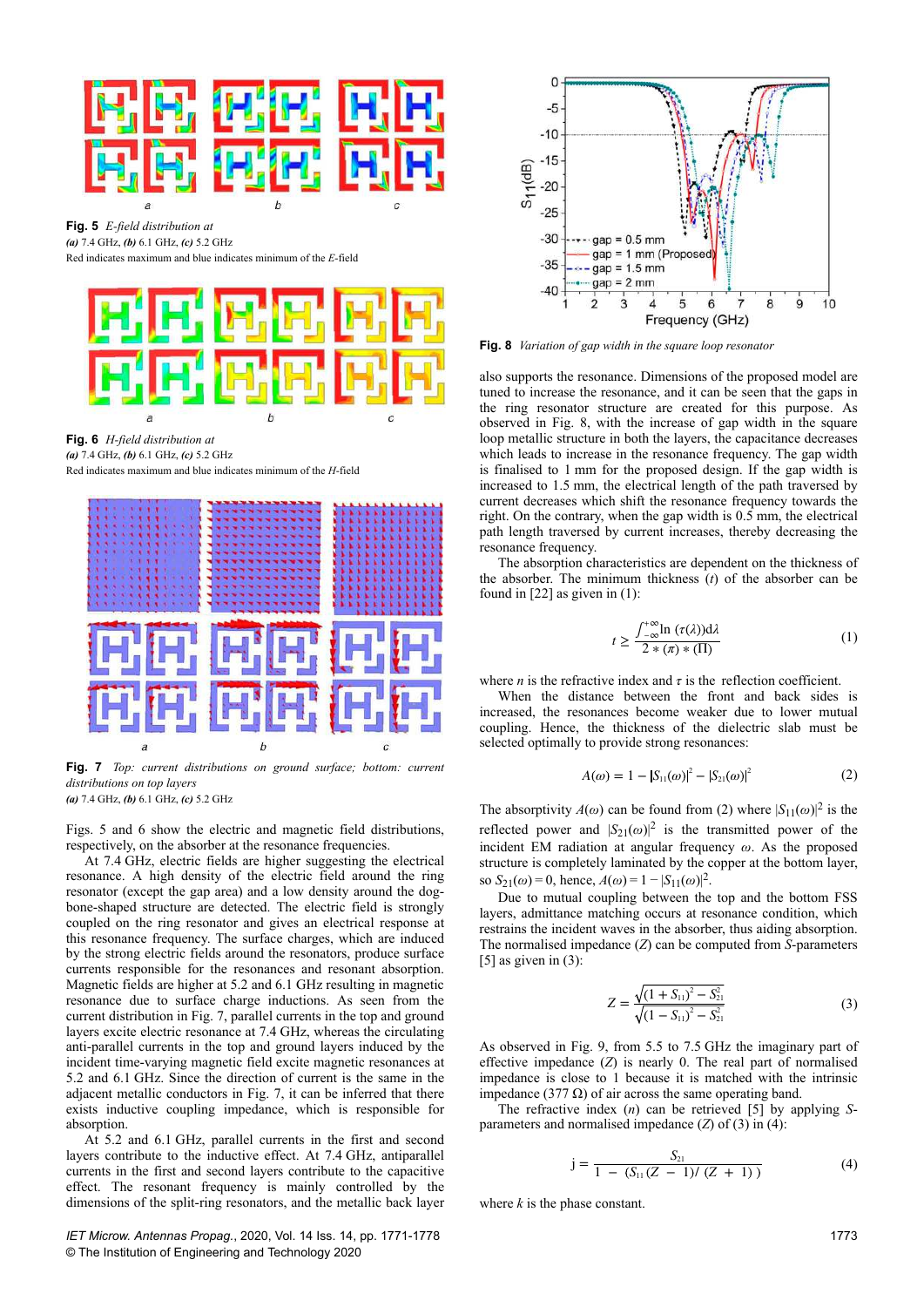

**Fig. 9** *Normalised impedance of the absorber*



**Fig. 10** *Angular stability in absorption characteristics under TE mode*

The large imaginary part of the refractive index ensures high relative permittivity. This suggests that the EM wave gets attenuated while propagating inside the absorber. Maximum absorption of 99.98% is observed at the resonant frequency of 6.1  GHz. The unit cell exhibits great angular stability for both TE and TM mode oblique incidences up to 50° beyond which there is a degradation of absorption characteristics, as shown in Figs. 10 and 11, respectively. The geometrical dimensions are parametrically optimised to obtain maximum absorption at the operating frequencies. To achieve perfect absorption with near-zero reflection, the effective permittivity  $(\varepsilon_{\text{eff}})$  and permeability  $(\mu_{\text{eff}})$ can be manipulated to have the same value for effective impedance matching over the frequency spectrum. This can be accomplished by properly tuning incident electric and magnetic field responses for providing perfect absorption. The absorber absorbs out-of-band co-polarised waves which enhance the reduction of the out-of-band co-polarised RCS.

## **3Equivalent circuit model (ECM) of the proposed absorber**

In this section, an equivalent circuit of the proposed absorber is developed, analysed and validated. The four dog-bone-shaped resonators are modelled as an equivalent parallel circuit comprising an inductance (*L*) and capacitance (*C*) while outer split-ring square loop resonators are modelled as an equivalent series circuit comprising an inductance (*L*1) and capacitance (*C*1). The inductance is due to the square loop element. The gap in the splitring resonator contributes to capacitance. The unit cell comprises four split-ring square loop resonators. Hence four series *LC* circuits are considered to be parallel with each other, as shown in Fig. 12. The metallic plate backed FR4 substrate is modelled as a shorted transmission line. The characteristic impedance of the transmission line which models the wave propagation in the substrate is given



**Fig. 11** *Angular stability in absorption characteristics under TM mode*



**Fig. 12** *Equivalent circuit of the absorber unit cell*

by  $Z_0/\sqrt{\varepsilon_r}$ , where  $Z_0 = 377 \Omega$ . The short-circuited transmission line section resonates at a frequency corresponding to  $\lambda/4\sqrt{\epsilon_r}$  giving zero admittance. The substrate thickness is 1.6 mm which corresponds to a quarter wavelength at resonating frequency 5.6  GHz. Hence minimum return loss occurs at 5.2 GHz as observed from the absorption characteristics. For the shorted transmission line of length *l*, the input impedance  $Z_T$  is given by (5):

$$
Z_{\rm T} = jZ_{\rm l} \tan(\beta l) \tag{5}
$$

*Z*<sub>T</sub> = infinity when *βl* =  $π/2$ . The *S*<sub>11</sub> parameter is derived from the circuit elements using (6– (16):

$$
Z_1 = \frac{Z_0}{\sqrt{\varepsilon_{\rm r}}} = 179.83 \,\Omega
$$

For lossless transmission

$$
Z_{1TE} = \frac{\omega \mu_r \varepsilon_r}{\beta} \text{ and } Z_{1TM} = \frac{\beta}{\omega \varepsilon_0 \mu_r} \tag{6}
$$

$$
Z_2 = j\omega L1 + \frac{1}{j\omega C1} \tag{7}
$$

The impedance equivalent of four parallel arms =  $Z_2/4$ :

$$
Z_3 = \frac{j\omega L}{1 - \omega^2 LC} \tag{8}
$$

The total impedance of the first shunt arm:

$$
Z_4 = \frac{Z_2}{4} + Z_3 \tag{9}
$$

$$
Z_{5} = \frac{Z_{4}Z_{T}}{Z_{4} + Z_{T}}
$$
 (10)

 $Z_5$  behaves as a load to the transmission line:

1774 *IET Microw. Antennas Propag.*, 2020, Vol. 14 Iss. 14, pp. 1771-1778 © The Institution of Engineering and Technology 2020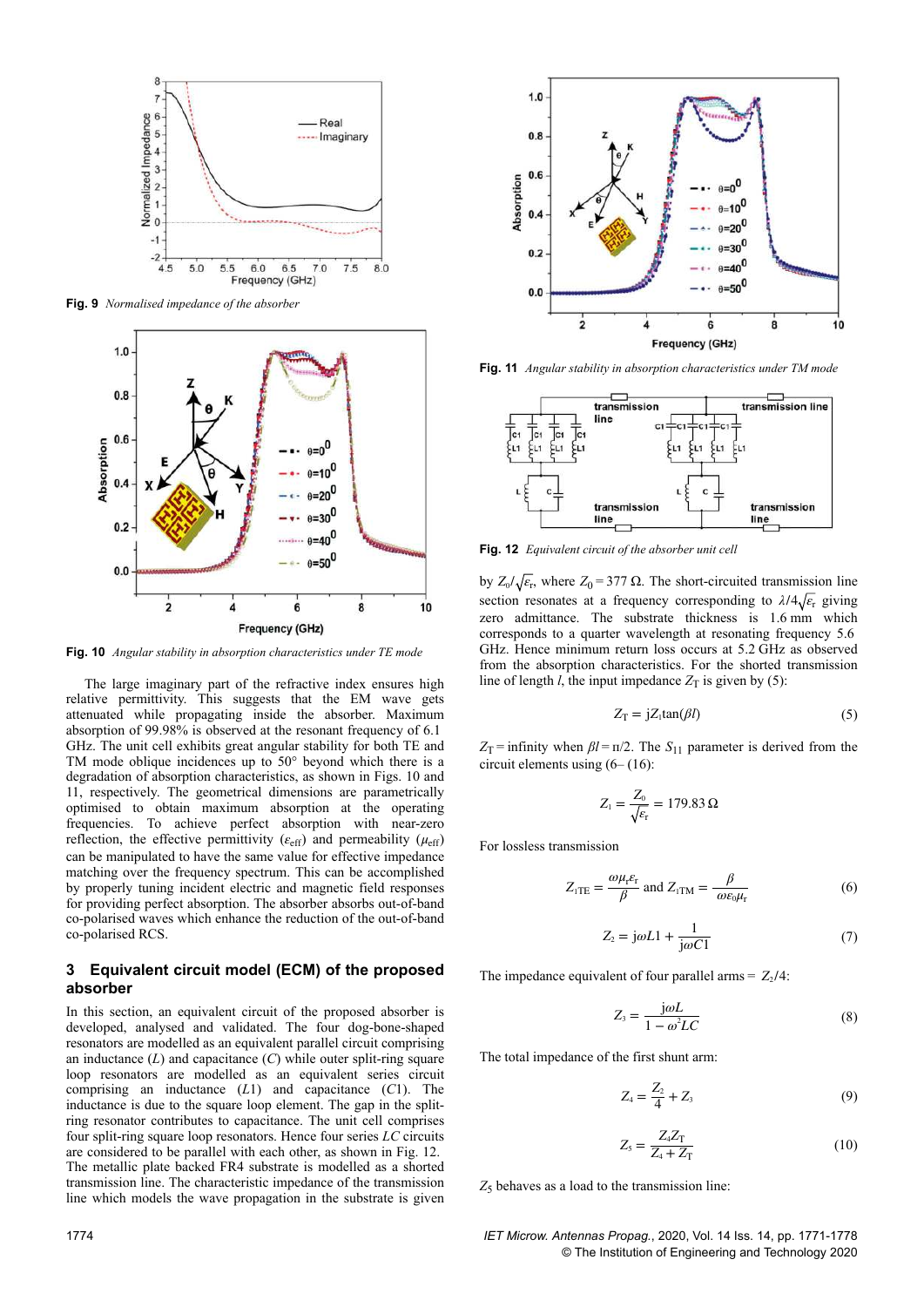$$
Z_{\rm in} = \frac{Z_{\rm I}(Z_{\rm 5} + \text{j} Z_{\rm I} \tan \beta l)}{(Z_{\rm I} + \text{j} Z_{\rm 5} \tan \beta l)}\tag{11}
$$

The net input impedance:

$$
Z_{i} = \frac{Z_{in}Z_{4}}{Z_{in} + Z_{4}}
$$
 (12)

$$
\Gamma(\text{Reflectioncoefficient}) = \frac{Z_1 - Z_0}{Z_1 + Z_0}
$$

The *ABCD* matrix of the absorber

$$
= \begin{bmatrix} 1 & 0 \\ \frac{1}{Z_4} & 1 \end{bmatrix} \begin{bmatrix} \cos \theta & \mathrm{j} Z_1 \sin \theta \\ \frac{\mathrm{j} \sin \theta}{Z_1} & \cos \theta \end{bmatrix} \begin{bmatrix} 1 & 0 \\ \frac{1}{Z_4} & 1 \end{bmatrix} \begin{bmatrix} 1 & 0 \\ \frac{1}{\mathrm{j} Z_1 \tan \theta} & 1 \end{bmatrix}
$$
(13)

it can be further simplified to  $\begin{bmatrix} A & B \\ C & D \end{bmatrix}$  $\begin{vmatrix} C & D \end{vmatrix} =$ 

$$
2\cos\theta + j\sin\theta \qquad jZ_1\sin\theta
$$
  

$$
\cos\theta \left(\frac{1}{Z_1} + \frac{2}{Z_4}\right) + j\sin\theta \left(\frac{1}{Z_4} + \frac{1}{Z_1}\right) \quad \cos\theta + j\left(\frac{Z_1\sin\theta}{Z_4}\right)
$$

 $\theta$  is the electrical length of the transmission line.

At resonance,  $\theta = \Pi/2$  as the length of the transmission line is *λ*/4.

The *ABCD* parameters in (14) are used for obtaining the reflection coefficient in (15):

$$
\begin{bmatrix} A & B \\ C & D \end{bmatrix} = \begin{bmatrix} j & jZ_1 \\ j(\frac{1}{Z_4} + \frac{1}{Z_4}) & j\frac{Z_1}{Z_4} \end{bmatrix}
$$
(14)

$$
S_{11} = \frac{A + (B/Z_0) - CZ_0 - D}{A + (B/Z_0) + CZ_0 + D}
$$
 (15)

Substituting the values of *A*, *B*, *C*, and *D* in (15) we get

$$
S_{11} = \frac{1 + (Z_1/Z_0) - Z_0((1/Z_4) + (1/Z_1)) - (Z_1/Z_4)}{1 + (Z_1/Z_0) + Z_0((1/Z_4) + (1/Z_1)) + (Z_1/Z_4)} \tag{16}
$$

where

$$
Z_4 = j \left( \frac{\omega L}{1 - \omega^2 LC} + \frac{\omega L1}{4} - \frac{1}{4\omega C1} \right)
$$

 $S<sub>11</sub>$  can, therefore, be computed if the lumped element values are known. The proposed circuit model (Fig. 12) is designed in the circuit simulator (ADS). The values of inductances and capacitances are obtained from circuit simulation in ADS such that the  $S_{11}$  characteristics in ADS closely follow the  $S_{11}$  characteristics as obtained from full-wave simulation (HFSS). For *L* = 15 nH, *C* =  5 pF,  $L1 = 5$  nH, and  $C1 = 20$  pF the ECM in ADS yields the closest result  $(S_{11})$  to that obtained from HFSS simulation. The  $S_{11}$ responses as obtained from ADS and HFSS are in good agreement, as shown in Fig. 13 thus validates the proposed ECM. The 3D EM simulations in HFSS capture metal coupling in 3D but the planar structure simulated in ADS uses a 2D EM field solver which simulates structures with transverse electro-magnetic (TEM) wave propagation. In ADS, the values of equivalent lumped capacitors and inductors are optimised to match the *S*-parameters at the resonant frequencies only. The lumped component values vary along with frequency and hence a slight variation in the  $S_{11}$ characteristics is observed in the circuit simulation.

Now the constitutive parameters  $\mu_r$  and  $\varepsilon_r$  of the proposed absorber are retrieved from the reflection coefficient, using (17)– (21) as described in [25]. The magnitude of  $S_{11}$  is a function of  $\mu_r$ and  $\varepsilon$ <sub>r</sub> as given in (17):



**Fig. 13** *Comparison of circuit simulation and full-wave simulation*

$$
\left| S_{11} \right| = \left| \frac{(\mu_r/\varepsilon_r) - 1}{(\mu_r/\varepsilon_r) + 1} \right| \tag{17}
$$

where  $\mu_r$  is the complex relative permeability and  $\varepsilon_r$  is the complex relative permittivity.

The attenuation factor *α*, which is a measure of dielectric loss in the substrate can be computed from  $\mu_r$  and  $\varepsilon_r$ :

$$
\alpha = \frac{\omega}{\sqrt{2c}} \frac{\sqrt{(\mu''e'' - \mu'e')(\mu'^2 + j e''2)}}{1}
$$
(18)

where *c* is the speed of light.

 $\mu_{\rm r} =$ 

$$
\mu' - j\mu'' \quad \text{and} \quad \varepsilon_{\rm r} = \varepsilon' - j\varepsilon''
$$

$$
\varepsilon^* = \frac{\gamma (1 - \Gamma)}{\gamma_0 (1 + \Gamma)} \tag{19a}
$$

$$
\mu^* = \frac{\gamma (1 + \Gamma)}{\gamma_0 (1 - \Gamma)}\tag{19b}
$$

where

$$
\gamma_0 = \frac{2\pi}{\lambda_0}
$$
 and  $\Gamma = \frac{Z_n - 1}{Z_n + 1}$ 

 $\lambda_0$  is computed at the resonant frequency of 6.1 GHz.  $Z_n$  is the normalised input impedance of the absorber. The effective permittivity ( $\varepsilon_{\text{eff}}$ ) and permeability ( $\mu_{\text{eff}}$ ) are extracted from the *S*parameters using (20) and (21):

$$
\varepsilon_{\rm eff} = 1 + \frac{2j(1 - S_{11})}{(k_0) h(1 + S_{11})}
$$
(20)

$$
\mu_{\rm eff} = 1 + \frac{2j (1 + S_{11})}{(k_0) h (1 - S_{11})} \tag{21}
$$

where  $k_0$  is the wave number of thefree space.

The effective permittivity and permeability can be adjusted independently by varying the dimensions of the unit cell to match the effective impedance of the metamaterial absorber with the free space impedance for achieving large resonant dissipation. Fig. 14 presents the variation of the real parts of both  $\varepsilon_{\text{eff}}$  and  $\mu_{\text{eff}}$  across the absorption band. It establishes the fact that both electric and magnetic fields contribute to the absorption. Negative permittivity occurs at the higher frequencies due to electrical resonance at 7.4  GHz while negative permeability is observed at the lower frequencies due to magnetic resonances at 5.2 and 6.1 GHz. Also, at the highest analysed frequencies, the permittivity is negative and, thus, the induced electric field opposes the incident EM wave in this frequency range. At 6.1 GHz, EM wave reflection is minimised by proper matching between *ε*eff and *μ*eff.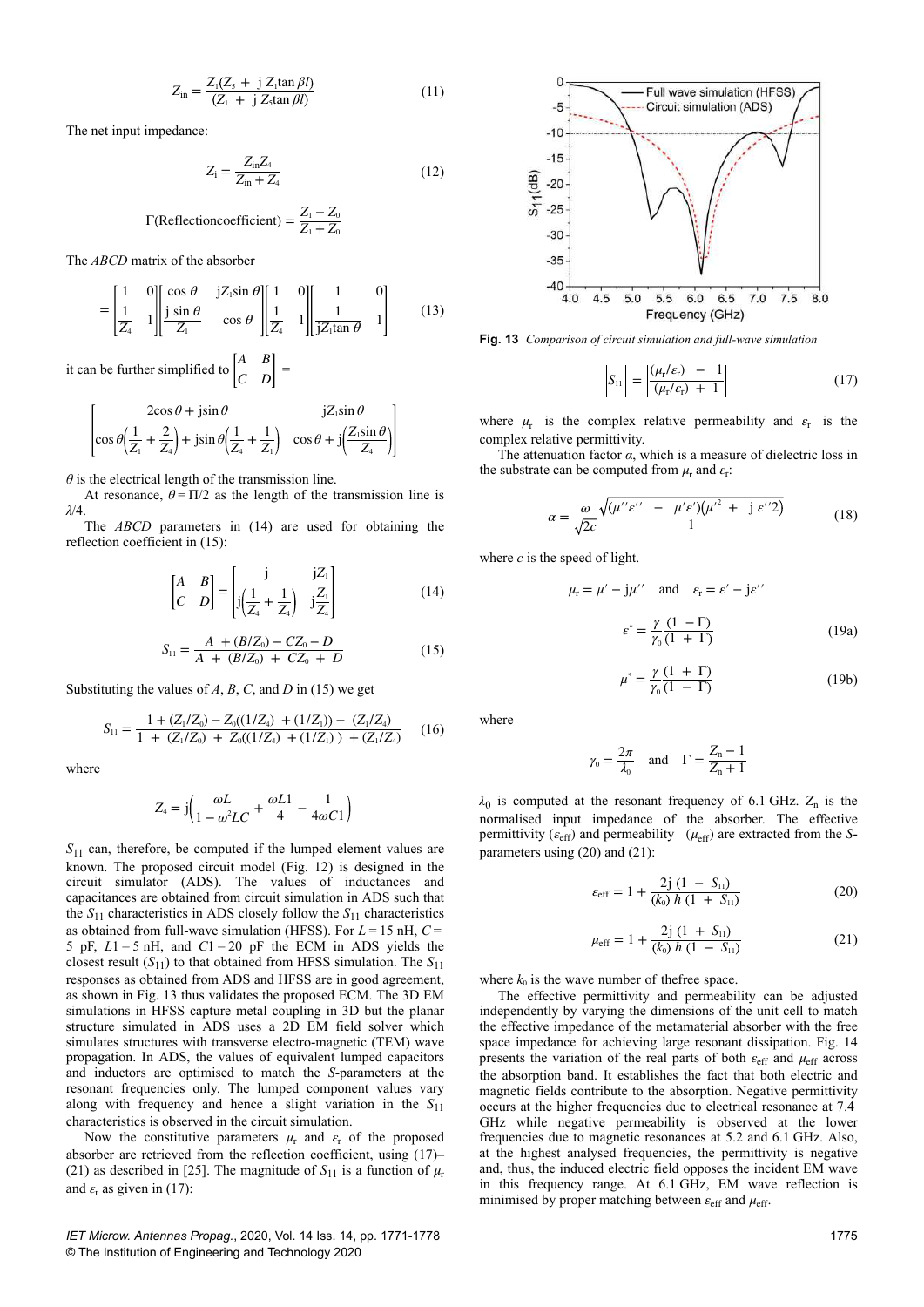

**Fig. 14** *Variation of real part of effective permittivity and permeability*



**Fig. 15** *Variation of imaginary part of effective permittivity and permeability*



**Fig. 16** *Structure of the absorber integrated MSA (a)* Top view, *(b)* Bottom view, *(c)* Side view of composite structure

The imaginary parts of the constitutive parameters are accountable for the losses. The positive curves (Fig. 15) of both imaginary parts of  $\varepsilon_{\text{eff}}$  and  $\mu_{\text{eff}}$  indicate that losses occur in the

 $-10$ **Top View Bottom View**  $S<sub>11</sub>(dB)$  $-15$  $-20$  $-25$  $-30$ ----- Antenna w/o absorber (Sim.) ----- Antenna with absorber (Sim.)  $-35$ Antenna with absorber (Mea.)  $3.0$  $3.5$  $4.0$  $4.5$  $5.0$ Frequency (GHz) **Fig. 17** *Simulated and measured S11 plots of different structures* metamaterial. Therefore, the proposed absorber is driven by both

 $\mathbf{0}$ 

 $-5$ 

electric and magnetic fields. The imaginary part of complex permittivity indicates the ohmic loss and represents the energy dissipated as heat and dielectric leakage due to variation of ac electric field in the dielectric material. The imaginary part of the complex permeability provides a measure of resistive loss. The high positive value of constitutive parameters in Fig. 15 indicates high resistive loss which leads to high absorption in the operating band.

5.5

 $6.0$ 

#### **4Integration of square patch antenna with proposed absorber**

Initially, a conventional square patch (15 mm  $\times$  15 mm) is designed on an FR4 substrate of thickness 1.6 mm with a ground plane dimension of  $36 \text{ mm} \times 36 \text{ mm}$  to operate at  $4.2 \text{ GHz}$ , which is within the negative permeability region of the proposed absorber. Now, for the purpose of RCS reduction, the proposed absorber structure is also realised along with this MSA structure. The ground plane of MSA serves as the metallic back of the absorber. Two FR4 sheets  $(36 \text{ mm} \times 36 \text{ mm})$  of thickness 1.6 mm are sandwiched back to back with proper alignment to realise the composite structure of the proposed design for lower RCS, as shown in Fig. 16. The proposed square patch is printed on the top side of the lower FR4 sheet. Now top two layers of the proposed absorber are printed on both sides of the upper FR4 sheet in a square (36 mm  $\times$  36 mm) annular ring (of width 17 mm) form to surround the square patch. In order to lead EM waves to radiate into the outer space as much as possible and to reduce the coupling between the absorber and the patch, a gap of 2 mm is kept between them. An air gap of 1.6 mm exists above the antenna which reduces the reflections of the impinging EM waves due to low permittivity of air. Fig. 17 shows that with the absorber, the antenna exhibits lower reflection coefficients, which ensure better matching. In higher frequency band 4.9–7.5 GHz, all the incoming EM waves are absorbed by the FSS cells encompassing the antenna thus reducing reflections. The photos of the fabricated prototype are also shown in the inset of Fig. 17. The reduction of scattered power reduces both the monostatic and bistatic RCS of the structure. When the MSA is 3.2 mm thick and is coplanar with the absorber, the RCS increases due to the reflection of EM waves from the antenna surface due to higher permittivity. A greater RCS reduction is observed for 1.6 mm thick MSA as compared to the MSA with 3.2 mm thickness, as shown in Fig. 18. RCS of the absorber integrated antenna varies with change in the angle of incidence. With the increase of angle of incidence from 0° to 50°, monostatic RCS of the absorber integrated antenna falls as evident from Fig. 19. At 6.2 GHz, a maximum of 14.73 dB RCS reduction is exhibited for 20° angle of incidence while a maximum of 11 and 8 dB RCS reduction takes place for 40° and 50° off-normal incidence at 6.5 GHz when compared with MSA.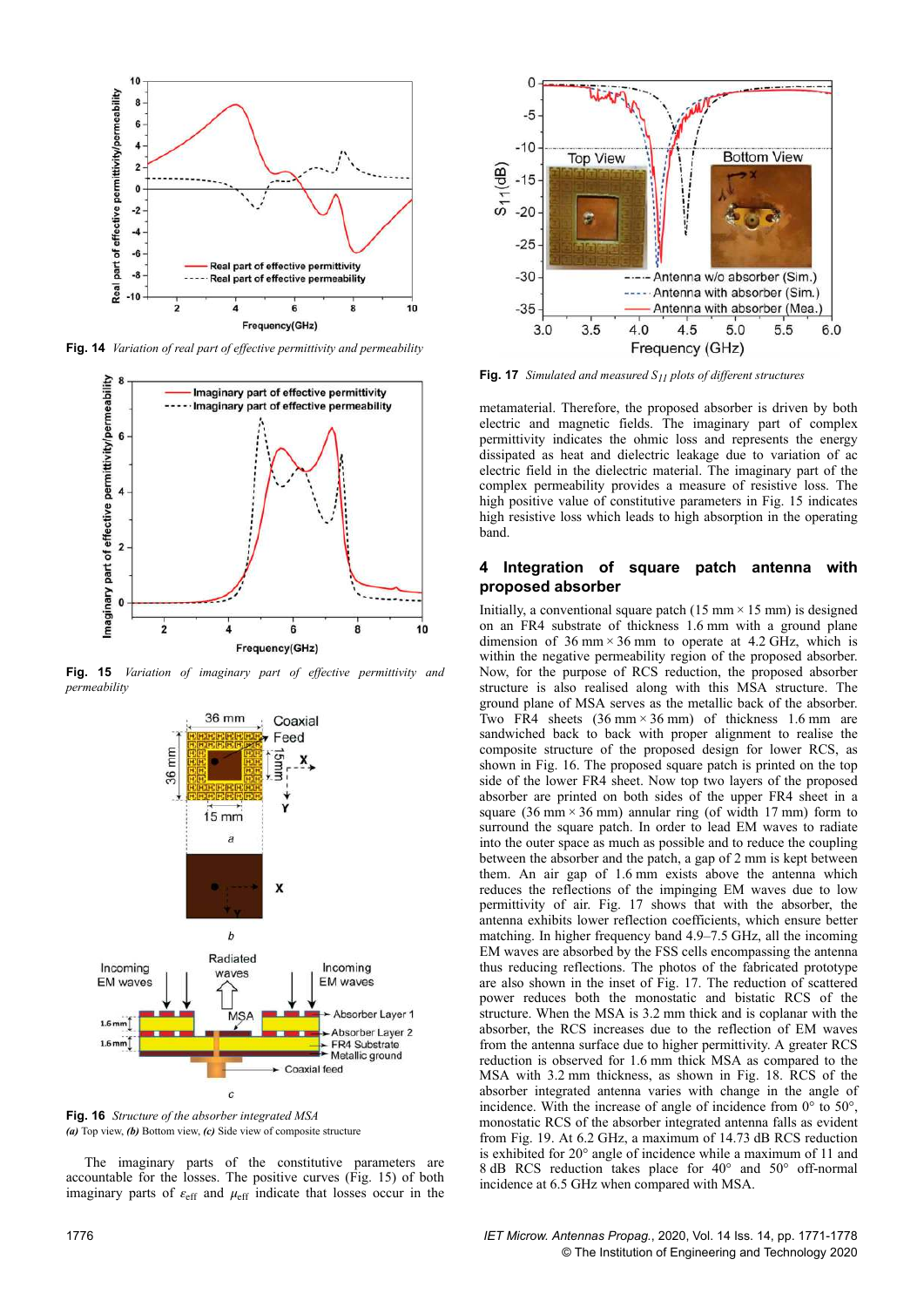

**Fig. 18** *Comparison of monostatic RCS reduction of integrated antenna of different thickness*



**Fig. 19** *RCS reduction of the antenna for oblique incidence*



**Fig. 20** *Simulated and measured monostatic RCS reduction of antenna with and without absorber*

#### **5Results and discussion**

In Fig. 20, the measured monostatic RCS of the absorber integrated MSA undergoes a maximum reduction of 15 dB in the frequency range of 4–8 GHz as against 12 dB when simulated in the frequency range of 4.5–7.5 GHz in comparison to the conventional MSA alone. A slight mismatch in the simulated and measured results is attributed to the error in the fabrication and measurement process. The results of bistatic RCS at 5.8 GHz in Fig. 21

*IET Microw. Antennas Propag.*, 2020, Vol. 14 Iss. 14, pp. 1771-1778 © The Institution of Engineering and Technology 2020



**Fig. 21** *Simulated and measured bistatic RCS reduction of antenna with and without absorber*



**Fig. 22** *Simulated and measured co-polarised radiation patterns of the antenna with and without absorber in (a) E*-plane, *(b) H*-plane



**Fig. 23** *RCS measurement set-up in the anechoic chamber*

demonstrate that the absorber is effective for RCS reduction of MSA from −90° to +90°, and also simultaneously verify that the incident wave is not scattered in any other direction. The simulated and measured *E*-plane and *H*-plane radiation patterns of the antenna are shown in Fig. 22. It is observed that the co-polarised radiation characteristics of the antenna are not perturbed by the absorber. However, it reduces the RCS effectively over the antenna operating band as well as out of the operating band. The simulated peak gain of the MSA with and without absorber is 2.31 and 2.33  dBi, respectively. The RCS measurement set-up is created in a microwave anechoic chamber as shown in Fig. 23.

In Table 1, a comparison of the proposed work is made with previous works. Although RCS reduction is obtained over a wider bandwidth, angular stability is low in [6]. Similarly, the angular stability is higher in [5] but scores low in RCS reduction bandwidth. A higher RCS reduction bandwidth is achieved in [11] at the cost of increased unit cell dimensions. Higher angular